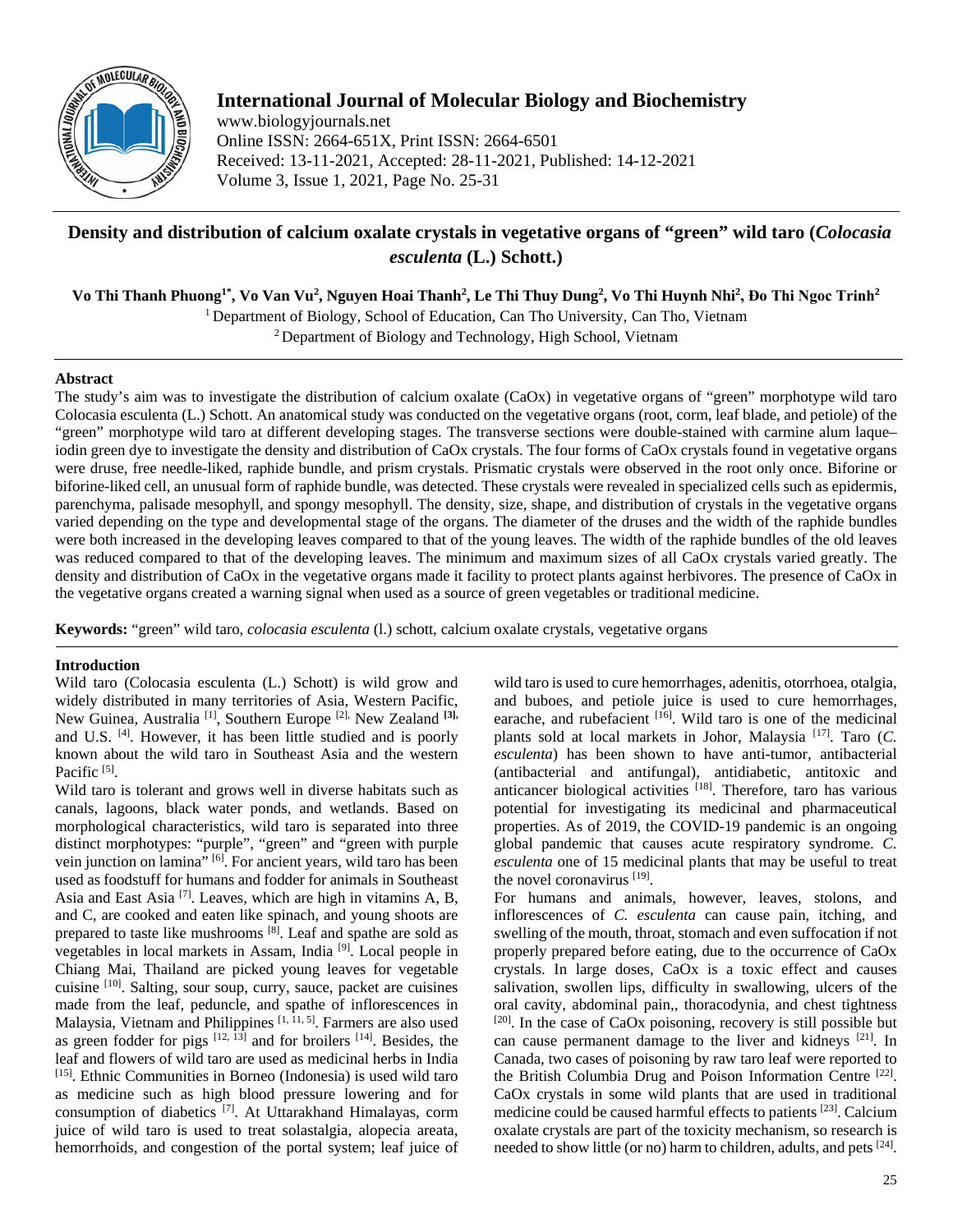The aim of this study was to investigate the density and distribution of CaOx crystals in the vegetative organs of wild taro with "green" morphology (Colocasia esculenta (L.) Schott.) to provide data calcium oxalate to identify their species and warn about toxicity.

### **Materials and Methods Collection of plant materials**

"Green" morphotype Colocasia esculenta (L.) Schott was collected at Cantho province, Mekong Delta, VietNam. The fresh vegetatives of wild taro consisting of the leaf (included petiole and blade leaf) and tuber (including root and corm) were washed to remove dust and dried at room temperature (Figure 1).

- Leaf 1 (young leaf): consists of leaf blade (emerging, curled up, thin, soft, easy to tear, light green color) and petiole (soft, easy to break down, small, slightly green)
- Leaf 2 (developing leaf, counting from the young leaf): consist of leaf blade (opened, soft, easy to tear, green color) and petiole (harder, large, green)
- Leaf 3 (old leaf, counting from the young leaf): consist of leaf blade (thick, dark green) and petiole (hard, larger size, dark green)



**Fig 1:** "Green" morphotype wild taro *Colocasia esculenta* (L.) Schott. A. Leaf, B. Tuber, C. Flower, D-E. Fruit

#### **Anatomical study**

Leaf blade was cut into thin slices 8 mm long (including leaf lamina and vein). Petiole was divided into 3 parts: near the leaf blade, the middle part, and near the tuber. Split longitudinally each part of petiole, and cut horizontally into a circular arc (radius 5-8 mm). For corm, peel off shaggy dry bark and shell, and cut thin slices horizontally (edges 5-8 mm) through starchy flesh. At root, cut thin slices horizontally of root hair (maturation) and lateral zone. All sections were double-stained with carmine alum laque-iodin green dye (carmine stained pink cellulose cell wall, and green iodine stained green carpentry cell wall). The staining protocol was following: soaked slices in sodium hypochlorite (bleach solution) for 15 minutes; rinse with distilled water to clean sodium hypochlorite (at least 5 times); soak in 5% acetic acid for 5 minutes; rinse with distilled water (at least 5 times) until there is no more smell of acetic acid; stain with carmine alum laque–iodin green dye for 3 minutes; wash samples with distilled water to remove the dye and keep specimens in water. An Olympus light microscope was used to view the slices in drops of glycerin.

The density of crystals was investigated by counting the number of each type of crystals per 1 mm2 unit of specimen area. The density of CaOx crystals is conventionally expressed as follows: 0 crystal (-),  $1 - 10$  crystals/  $1mm^2$  (+, rarely/scatteredly),  $10 - 30$ crystals/  $1mm^2$  (++, occationally), 30 - 60 crystals/  $1mm^2$  (+++, frequently),  $> 60$  crystals / 1mm<sup>2</sup> (++++, very frequently).

## **Results**

The density of CaOx crystals in vegetative organs of "green" morphotype wild taro was showed in Table 1.

| <b>Table 1:</b> Distribution of calcium oxalate crystals in the root, corm, |  |
|-----------------------------------------------------------------------------|--|
| petiole, and leaf blade                                                     |  |

|                   | <b>Root</b> Corm |          | <b>Petiole</b> |  |         | Leaf blade |  |  |
|-------------------|------------------|----------|----------------|--|---------|------------|--|--|
|                   |                  |          |                |  |         |            |  |  |
| Druse             |                  | $^{+++}$ |                |  |         |            |  |  |
| Raphide bundle    | $++$             |          |                |  |         |            |  |  |
| Free needle-liked |                  |          |                |  | $^{++}$ |            |  |  |
| Prism             | ∗                |          |                |  |         |            |  |  |

Druses were found sparely in root and petiole 1; occasionally in petiole 2 and leaf blade 2; frequently in leaf blade 2; very frequently in leaf blade 3. Raphide bundles were present occasionally in the root, leaf blade 1, leaf blade 2, and leaf blade 3; frequently in petiole 1 and petiole 3; very frequently in the corm, and petiole 2. Free needle-liked crystals were scattered in leaf blade 1, leaf blade 2, and leaf blade 3; occasional in the root, petiole 2, and petiole 3; very frequently in the corm. Prism was very rare. It was observed only once.

### **The density and distribution of calcium oxalate crystals in root**

Four forms of CaOx crystals were detected in the root of "green" wild taro as free needle-liked crystals, raphide bundles, druses, and prisms (Figure 2A-D). The cross-sections of maturation (root hair) and lateral zone of root revealed differences in the densities and forms of these crystals.



**Fig 2:** Calcium oxalate crystals and distribution of calcium oxalate crystals in root

A-D: Calcium oxalate crystals, E: Lateral zone (4X), F: Maturation (Root hair) zone (4X)

Abbreviations: fr – free needle-liked, rb – raphide bundle;  $dr - dr$ druse, pr – prism, lat – lateral zone, ai – air space, phl – phloem, xy – xylem, pi – pith, ste – stele, cor – cortex, epib – epiblema,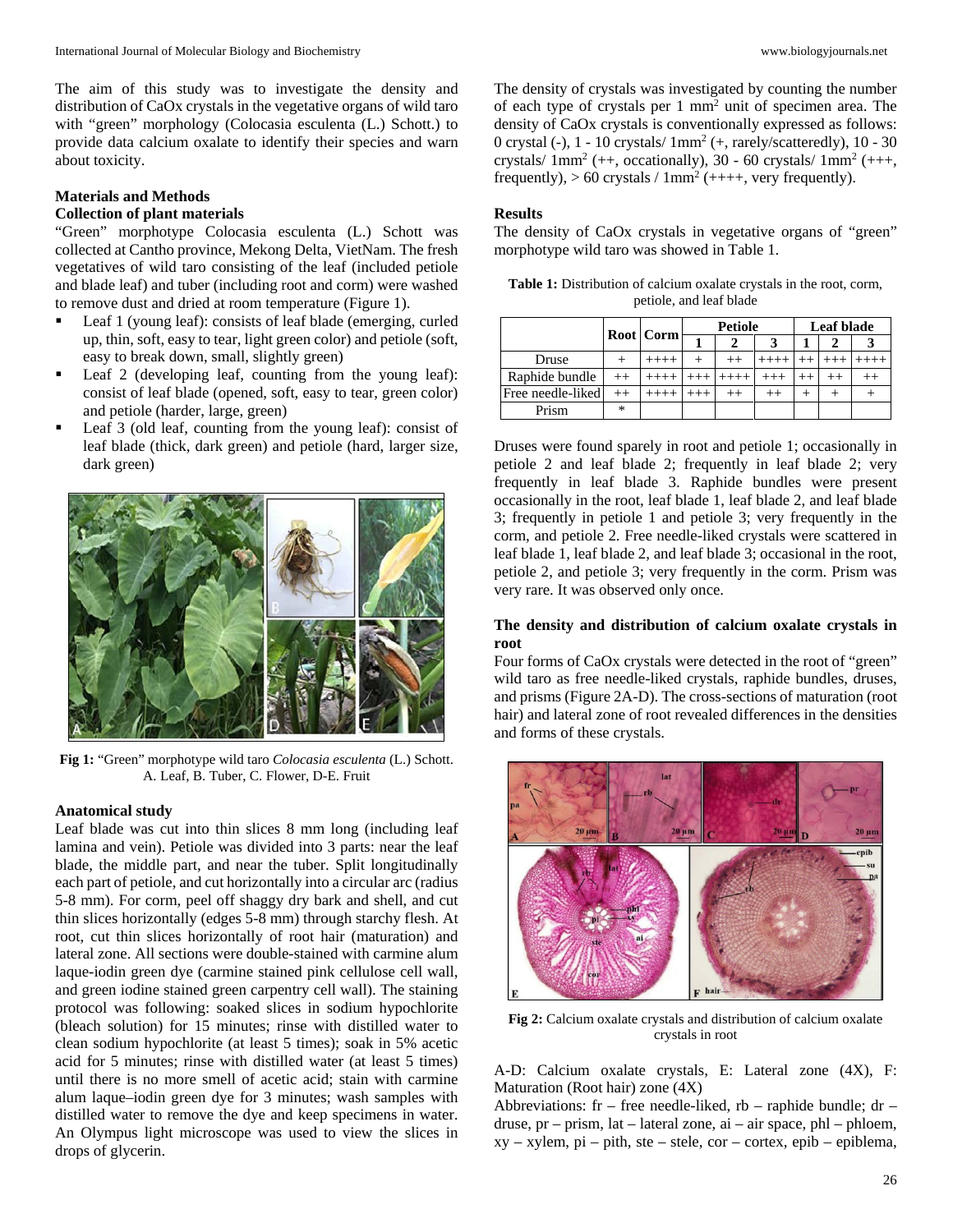su – suberin, pa – parenchymal cell, hair – root hair At the lateral zone, druses and prisms were rarely observed in the parenchyma tissue of the cortex. Specially, prism was observed only once. Free needle-liked crystals (but not seen at low magnification) were scattered distributed in the stele. In the phloem region of the emerging lateral root, several raphide bundles and free needleliked crystals were found (Figure 2E).

At the maturation (root hair) zone, free needle-liked crystals were occasionally distributed from cortex to stele. The raphide bundles

were scattered circularly in the parenchymal tissue of the cortex. No druse and prism crystals were detected at the mature zone (Figure 2F).

The size of free needle-liked crystals, raphide bundles, druses, and prisms was indicated on Table 2. The minimum and maximum sizes of all forms of CaOx crystals varied greatly, specially at the length of raphide bundle and free needle-liked crystals.

|      |             | <b>Druse</b>    | Raphide bundle   |                 | Free needle-liked |       |  |
|------|-------------|-----------------|------------------|-----------------|-------------------|-------|--|
|      |             | <b>Diameter</b> | Length           | Width           | Length            | Prism |  |
| Root | $Mean + SD$ | $20.40 + 8.61$  | $71.81 + 20.64$  | $16.70 + 4.61$  | $39.51 + 22.9$    | 38x25 |  |
|      | Min - Max   | $4.8 - 33.60$   | $26.40 - 148.8$  | $2.4 - 26.4$    | $9.60 - 100.80$   |       |  |
| Corm | $Mean + SD$ | $36.83 + 6.96$  | $130.05 + 61.51$ | $29.75 + 10.51$ | $84.20 + 22.28$   |       |  |
|      | Min - Max   | $24.0 - 50.4$   | $57.60 - 340.8$  | $12.24 - 69.6$  | $26.40 - 122.4$   |       |  |

#### **Table 2:** Size of CaOx crystals in root and corm (Mean±SD µm).

Prism: n =1; druses:  $n_{\text{root}}=48$ ,  $n_{\text{comm}}=46$ ; raphide bundles:  $n_{\text{root}}=74$ ,  $n_{\text{comm}}=151$ ; free needle-liked:  $n_{\text{root}}=110$ ,  $n_{\text{comm}}=73$  (n: number of crystals were measured size)

## **The density and distribution of calcium oxalate crystals in corm**

Three forms of CaOx crystals detected in corm of "green" wild taro were free needle-liked crystals, raphide bundle, and druses. These crystals were densely distributed throughout the starchy flesh of corm. Free needle-liked crystals are scattered individually or clustered in groups. Raphide bundles were found in large idioblasts. An unusual raphide bundle to be known as biforine or biforine-liked cells was revealed. A few bundles were observed to be expelling crystals into air spaces. Druses located in specialized cellsknown as idioblasts (Figure 3).

The size of free needle-liked crystals, raphide bundles, and druses was recorded. The minimum and maximum sizes of all forms of crystals differed greatly, specially at the length of raphide bundle and free needle-liked crystals (Table 2).



**Fig 3:** Calcium oxalate crystals and distribution of calcium oxalate crystals in corm

A-E: Calcium oxalate crystals; F: Cross section of starchy flesh of corm (4X)

#### Abbreviations: bf – biforine or biforine-liked cell, idi – idioblast, fib – fibre, others as in Figure 2

## **Density and distribution of calcium oxalate crystals in leaf blade**

Free needle-liked crystals, raphide bundles, and druses were present in the leaf blade. Free needle-liked crystals were found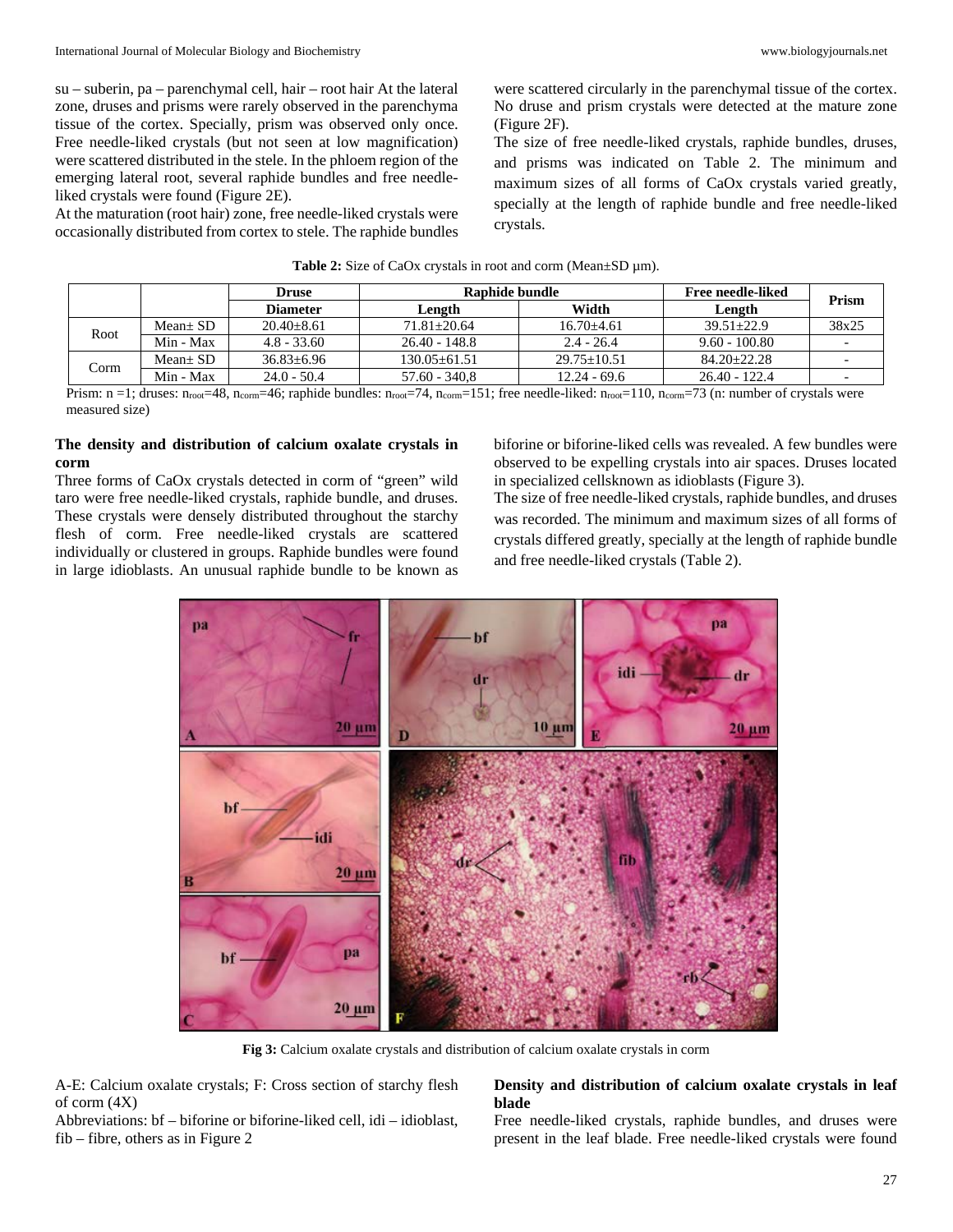rarely in leaf blades 1, 2, and 3 (but not seen at low magnification). Raphide bundles occasionally occurred in the central spongy mesophyll cells of leaf blades 1, 2, and 3. Raphide bundles were detected in large idioblasts. The biforine or biforine-liked cell crystals were suspended in the intercellular airspaces**.** Druses were distributed occasionally in leaf blade 1, frequently in leaf blade 2, and very frequently in leaf blade 3. The palisade mesophyll cells were revealed the abundance of druses

with variable sizes. The spongy mesophyll cells near the lower epidermis contained a small number of the larger size druses. The spongy mesophyll cells located inside of leaf were occasionally detected druses.

At leaf vein, druses were detected at the upper side of the vein, but not present on the underside. At the center of the veination, free needle-liked crystals, druses and raphide bundles were scatteredly detected (Figure 4).



**Fig 4**: Calcium oxalate crystals and distribution of calcium oxalate crystals in leaf blade 2; A-C: Calcium oxalate crystals; D: Cross section of leaf blade (4X); E: Lamina (10X); D: Lower part of vein (10X)

Abbreviations: epi – epidermis, pal – palisade mesophyll cell, sp – spongy mesophyll cell, ve – vein, others as in Figure 2. The average size of druses, raphide bundles, and free needle-liked crystals in leaf blades was recorded in Table 3. The minimum and maximum sizes of all forms of CaOx crystals differed greatly. The diameter of druse crystals in leaf blade 1 was smaller than

that of druses in leaf blades 2 and 3 ( $p < 0.05$ ). The length of raphide bundles and free needle-liked crystals at leaf blade 1, leaf 2, and leaf blade 3 were no statistically significant differences (p  $> 0.05$ ). The width of raphide bundles in leaf blade 2 was larger than that of raphide bundles in leaf blade 1, but smaller than that of leaf blade 3 ( $p < 0.05$ ).

|  | <b>Table 3</b> Size of calcium oxalate crystals in leaf blade (Mean $\pm$ SD $\mu$ m). |  |
|--|----------------------------------------------------------------------------------------|--|
|  |                                                                                        |  |

|                     | <b>Druse</b>           | Raphide bundle           | Free needle-liked           |                        |
|---------------------|------------------------|--------------------------|-----------------------------|------------------------|
|                     | diameter               | Length                   | Width                       | length                 |
| Leaf blade 1        | $15.01 + 5.93^{\circ}$ | $101.07 + 39.56^a$       | $20.42 + 8.83^b$            | $54.20 + 20.9^{\circ}$ |
| Leaf blade 2        | $18.00 + 6.15^a$       | $107.35 + 47.90^{\circ}$ | $23.02+10.19^a$             | $50.99 + 23.26^a$      |
| <b>Leaf blade 3</b> | $18.08 + 5.50^{\circ}$ | $105.45 + 51.60^a$       | $17.63 + 5.83$ <sup>c</sup> | $55.62 + 22.22^a$      |
| Min - Max           | $2.4 - 28.8$           | $28.8 - 456$             | $4.8 - 79.2$                | $7.2 - 158.4$          |

Druses: n<sub>1</sub>=167, n<sub>2</sub>=190, n<sub>3</sub>=180; Raphide bundles: n<sub>1</sub>=237, n<sub>2</sub>=266, n<sub>3</sub>=194; Free needle-liked: n<sub>1</sub>=89, n<sub>2</sub> =73, n<sub>3</sub> =86; n<sub>1,2,3</sub>: number of crystals were measured at leaf blade 1, leaf blade 2, or leaf blade 3 Values are expressed as Mean  $\pm$  SD and analyzed by ANOVA (p <0.05). a, b: p < 0.05 when compared size of calcium oxalate crystals among leaf blade 1, leaf blade 2, and leaf blade 3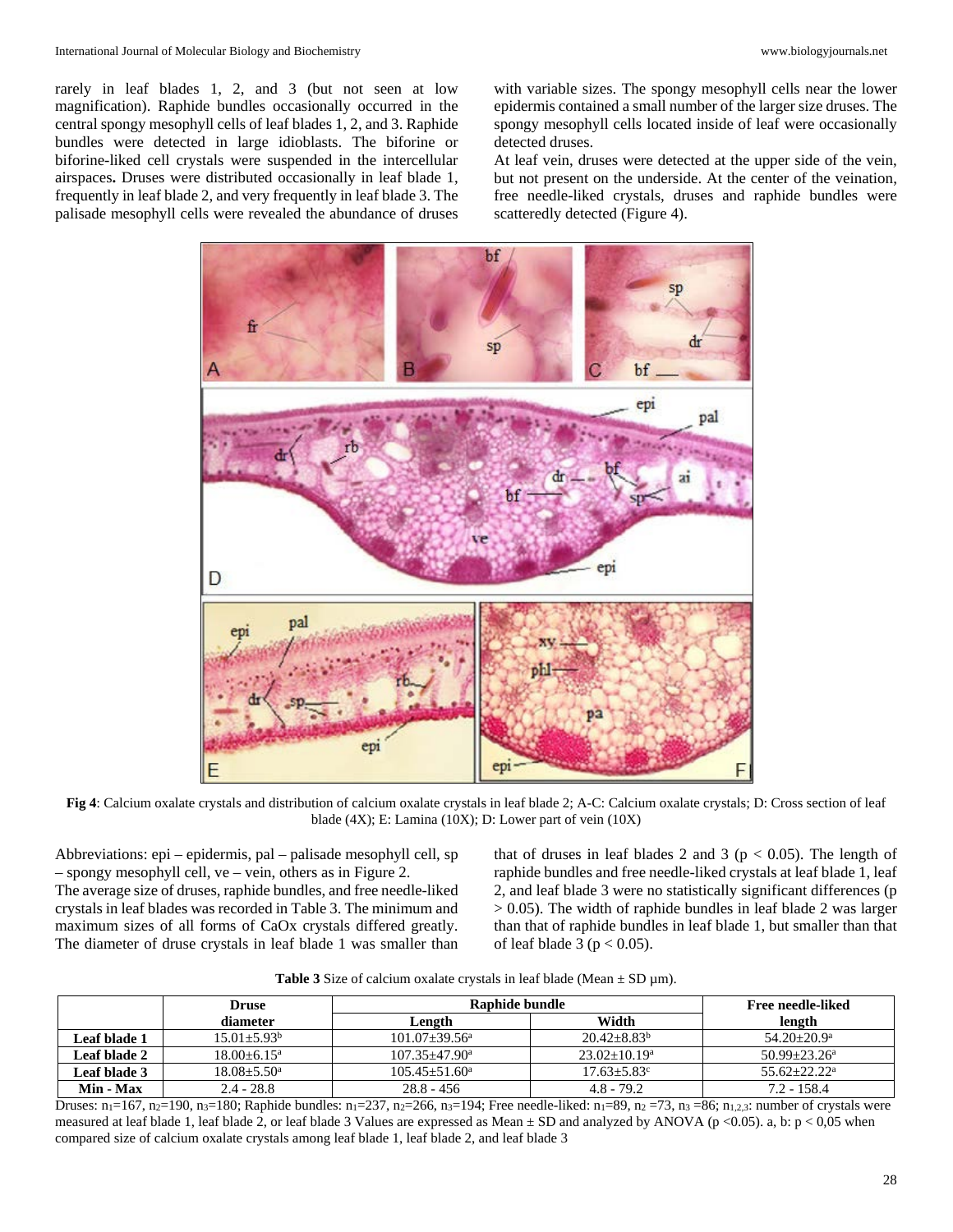**Density and distribution of calcium oxalate crystals in petiole** Three forms of CaOx crystals were detected in the petiole of "green" wild taro as free needle-liked crystals, druses, and raphide bundles. Druses were rarely distributed in petiole 1, occasionally in petiole 2, and very frequently in petiole 3. Raphide bundles were very frequently in petiole 2 and frequently in petiole 1, and petiole 2. Raphide bundles were investigated with variable shapes. Free needle-liked crystals were frequently distributed in petiole 1, and occasionally in petiole 2 and petiole

3. The distribution of the CaOx crystals in petiole was different depending on the type of crystals.

Free needle-liked crystals were distributed at epidermis, parenchymal cells, and secretory sinuses (but not seen at low magnification). Raphide bundles were mainly distributed in the parenchymal cells. The closer to the center of petiole, the greater the number of raphide bundles. Druse crystals were mainly observed in parenchyma cells and secretory cavity (Figure 5 A-I).



**Fig 5:** Calcium oxalate crystals and distribution of calcium oxalate crystals in petiole; A-C. Biforine or biforine-liked cells; D-F. Raphide bundles; G-I. Cross section of petiole 1, petiole 2, and petiole 3 (4X); J. Different size of raphide bundles in petiole Abbreviations: as in Figure 2.

The size of free needle-liked crystals, raphide bundles, and druses was recorded on Table 4. The minimum and maximum sizes of CaOx crystals differed greatly. The length of free needle-liked crystals for petiole 1, 2, and 3 was no statistically significant difference ( $p > 0.05$ ). The diameter of druse crystals in petiole 1 was smaller than that of druses in petiole 2 and 3. The length of raphide bundles in petiole 3 was slightly larger than that of raphide bundles in petiole 1 and 2. The width of raphide bundles in petiole 2 was larger than that of raphide bundles in petiole 1 but smaller than that of petiole 3 ( $p < 0.05$ ).

Table 4: Size of calcium oxalate crystals in petiole (Mean±SD  $\mu$ m).

|             | <b>Druse</b>                            | Raphide bundle       | <b>Free needle-</b> |                                |
|-------------|-----------------------------------------|----------------------|---------------------|--------------------------------|
|             | diameter                                | Length               | Width               | liked<br>length                |
|             | Petiole 1 $17.90 \pm 7.68$ <sup>b</sup> | $95.63 \pm 30.18^b$  | $24.84 + 7.90^b$    | $64.51 \pm 22.0^a$             |
|             | Petiole 2 $24.40 \pm 7.20^{\circ}$      | $95.41 + 26.4^b$     | $26.92 \pm 10.19^a$ | $61.98 \pm 27.16^a$            |
| Petiole 3   | $24.84 \pm 6.16^a$                      | $106.56 \pm 46.40^a$ | $24.50 \pm 10.02^b$ | $64.86 \pm 30.84$ <sup>a</sup> |
| Min-<br>Max | $2.04 - 46.6$                           | $33.60 - 465.6$      | $4.8 - 63.84$       | $12 - 122.8$                   |

Druses:  $n_1=83$ ,  $n_2=181$ ,  $n_3=187$ ; Raphide bundles:  $n_1=289$ ,  $n_2=197$ ,  $n_3=220$ ; Free needle-liked:  $n_1=56$ ,  $n_2=98$ ,  $n_3=75$ ;  $n_{1,2,3}$ : number of crystals were measured at petiole 1,2, or 3

Values are expressed as Mean  $\pm$  SD and analyzed by ANOVA (p  $< 0.05$ ).

a, b:  $p < 0.05$  when compared size of calcium oxalate crystals among petiole 1, petiole 2, and petiole 3

The various size of raphide bundles was clearly shown in Figure 6. Idioblasts containing raphide bundles were showed the differences in size. A number of raphide crystals that were accumulated within idioblasts varied from vacant to bundles.

#### **Discussion**

At the plant, five forms of CaOx crystal are described as raphide, druse, styloid, prism, and sand <sup>[25]</sup>. Raphide and druse are commonly present in Araceae [26]. In this research, four forms of calcium oxalate crystals were detected in vegetative organs of "green" morphotype wild taro (C. esculenta) as free needle-liked, raphide bundle, druse, and prism crystals. However, prism crystal was only observed one time at the root. Free needle-liked crystals were mostly distributed outside parenchymal cells throughout cross-sections. This could lead to the hypothesis that these crystals may originate from raphide bundles ruptured during anatomical manipulation or spontaneously ejected from biforine forms.

At leaf and tuber of "green" morphotype wild taro, CaOx crystals were also found in specialized cells (as epidermis, parenchymal cells, palisade mesophyll cell, and spongy mesophyll cells). CaOx occurred at phloem area, cortex, stele, lamina, venation, and starchy flesh with variable densities. CaOx crystals were distributed in the mesophyll and epidermal cells of the leaf [27]. Crystals in the cortex and pith cells of the stem [28]. Wild and cultivator *Colocasisa esculenta* existes many varieties. Forms of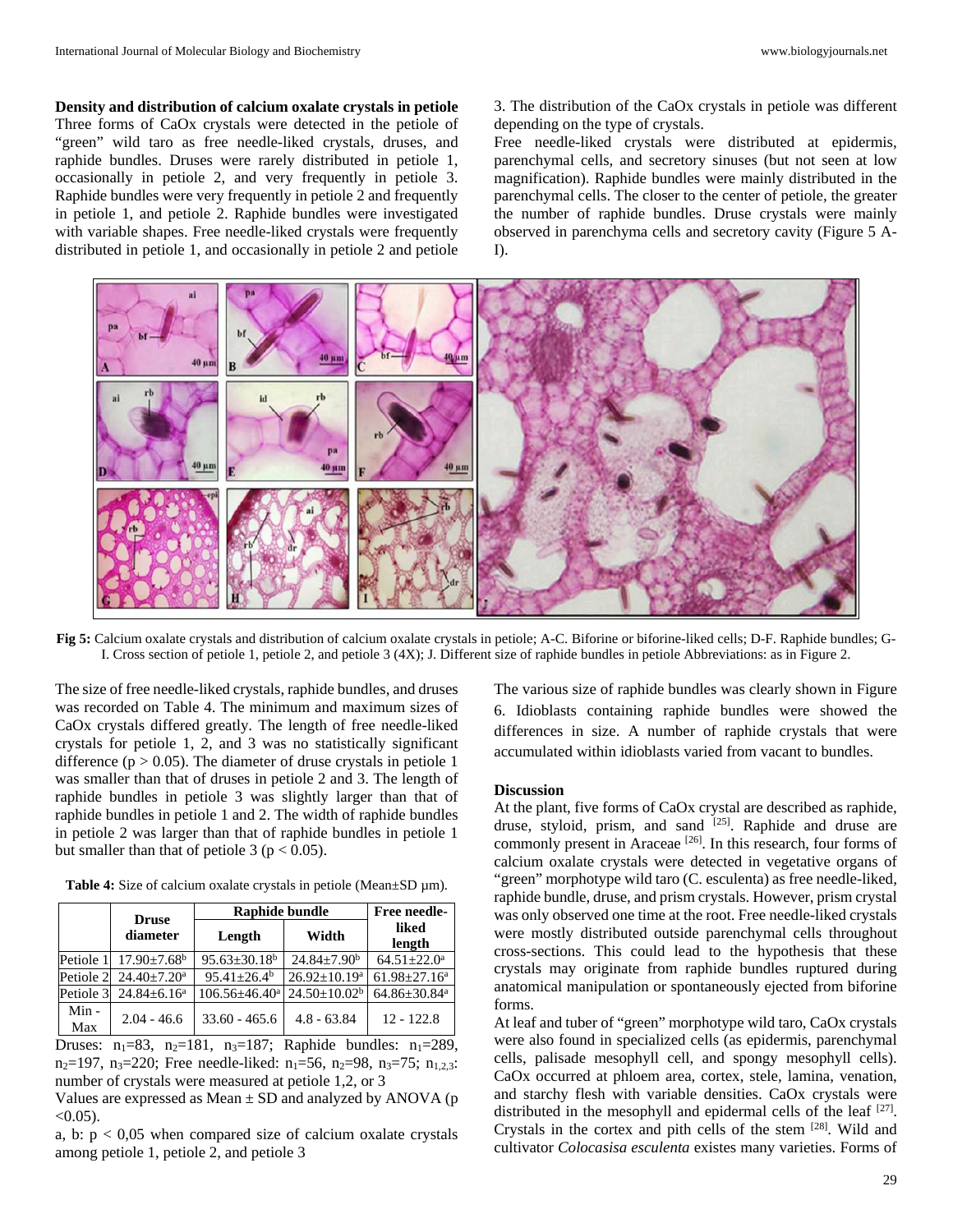CaOx differed within varieties of a species, therefore the presence or absence of different CaOx types in various parts of plants to be regarded as significant taxonomic characters  $[29]$ . The presence of CaOx in the leaves and tubers of "green" wild taro has raised alarm about the toxicity of CaOx to human and animal health.

This study also showed that the density and size of CaOx crystals in "green" wild taro were different depending on the developmental stage of the vegetative organs. Both density and size of the druse crystals increased from leaf 1 to leaf 3 (including leaf blade and petiole). The size of the raphide bundle on leaf 1 is smaller than that of leaf 2. However, the width of the raphide bundle on leaf 3 was reduced compared to leaf 2 that could be a result of ejecting of crystals from biforine. Besides, the minimum and maximum sizes of all forms of CaOx crystals differed greatly. CaOx crystals are formed by the combination of  $Ca^{2+}$  (obtained from root hairs by absorbing minerals of the environment) with oxalic acid produced by plants during metabolism. CaOx crystals in plants are related to biomineralization known as the formation and reformation process [30]. The density of CaOx crystals in leaf is an inducible mechanism that the decrease or increase of crystals depends on the impact levels of herbivory and concurrency of crystals also depend on the age of the leaf  $[31]$ .

CaOx is one of the metabolic substances in plants, which are presumed to serve as defensive mechanisms that deter herbivory. Needle-liked crystals also produce toxins and facilitate the diffusion of toxins throughout the skin of herbivores [32]. Raphides are of two types: defensive and non-defensive raphides. Our research was revealed raphide bundles and an unusual form of raphide bundles (known as biforine or biforine-liked cells) [31]. The former crystals could relate to support and the later could relate to protective function. Our study also showed that the density of druse crystals on the upper surface of the leaf blade was greater than that on the underside of the leaf blade. This may lead to the hypothesis that the density and distribution of druses may associate with insect gnawing resistance. Infants and young larvae often scrape the leaf surface and leaf-eating insects generally avoid CaOx crystals [33]. Therefore, druse crystals could play a passive role in defense against herbivory damage [34].

#### **Conclusion**

Druse, free needle-liked, raphide bundle, and prism crystals were revealed in vegetative organs of "green" morphotype Colocasia esculenta (L.). The density, size, shape, and distribution of CaOx crystals were different depending on the kinds and developmental stages of the vegetative organs. CaOx crystals in "green" morphology wild taro accumulated during growth and were in a favorable position to protect plants against herbivores. Another suggestion that emerged from this study was the toxicity of CaOx in its use as a green vegetable and in traditional medicine.

## **Acknowledgements**

Non

#### **Conflict of Interests**

All authors have no conflicts of interest in submitting this paper.

#### **References**

1. Matthews PJ, Naing KW. Notes on the Provenance and Providence of Wildtype Taros (*Colocasia esculenta*) in

Myanmar. Bulletin of National Museum of Ethnology,2005:29(4):587-615

- 2. Dana ED, García-de-Lomas JF, Verloove D, García-Ocaña GV, Alcaraz J *et al.*. *Colocasia esculenta* (L.) Schott (Araceae), an expanding invasive species of aquatic ecosystems in the Iberian Peninsula: New records and risk assessment. Limnetica,2017:36(1):15-27. doi:10.23818/ limn.36.02
- 3. Parshotam A. Issues facing larger-scale taro growing in New Zealand. Agronomy New Zealand,2018:48:177-189
- 4. Moran PJ, Yang C. Distribution of wild taro (*Colocasia esculenta*) in subtropical Texas, growth of young colonies, and tolerance to simulated herbivory. Subtropical Plant Science,2012:64:18-28
- 5. Matthews PJ, Agoo EMG, Tandang DN, Madulid DA. Ethnobotany and Ecology of Wild Taro (*Colocasia esculenta)* in the Philippines: Implications for Domestication and Dispersal. Senri Ethnological Studies,2012:78:307-340
- 6. Ivancic A, Lebot V. Botany and Genetics of New Caledonian Wild Taro, *Colocasia esculenta*. *Pacific Science,* 53(3), 273- 285
- 7. Oktavianingsih L, Suharyanto E, Daryono BS, Purnomo P. Traditional Usages of Taro (Colocasia spp.) by Ethnic Communities in Borneo. Journal of Biology & Biology Education,2017:9(2):248-256.
- 8. Hussain M, Norton G, Neale RJ. Composition and nutritive value of cormels of *Colocasia esculenta* (L.) Schott. J. Sci. Food Agric,2007:35:1112-1119.
- 9. Kar A, Borthakur S. Wild vegetables sold in local markets of Karbi Anglong, Assam. Indian journal of traditional knowledge,2007:6(1):169-172.
- 10. Sungkajanttranon O, Marod D, Petchsri S, Kongsatree K, Peankonchong A, Chotpiseksit T *et al*. Diversity of Araceae in Mae Takhrai National Park, Chiang Mai Province in Thailand. International Journal of Scientific & Engineering Research,2019:10(6):1516-1520.
- 11. Ogle BM. Ho Thi Tuyet, Hoang Nghia Duyet, Nguyen Nhut Xuan Dung. Food, Feed or Medicine: The Multiple Functions of Edible Wild Plants in Vietnam. Economic Botany,2003:57(1):103-117.
- 12. Du TH, Preston TR. Effect of processing Taro leaves on oxalate concentrations and using the ensiled leaves as a protein source in pig diets in central Vietnam. Livestock research for rural development, 2010, 22. https://www.researchgate.net/publication/288995413
- 13. Buntha P, Borin K, Preston TR, Ogle B. Survey of taro varieties and their use in selected areas of Cambodia. Livestock Research for Rural Development, supplement. 2008. http://www.lrrd.org/lrrd20/ supplement/bunt1.htm
- 14. Samarasinghe K, Rajaguru ASB. Raw and processed wild Colocasia corm meal (*Colocasia esculenta* (L.) Schott. var esculenta) as an energy source for broilers. Animal Feed Science and Technology,1992:36:143-151. http://dx.doi.org/ 10.1016/0377-8401(92)90093-L
- 15. Kar A, Borthakur SK. Wild vegetables sold in local markets of Karbi Anglong, Assam. Indian Journal of Traditional Knowledge,2007:6(1):169-172.
- 16. Namrata LK, Ghosh D, Dwivedi SC, Singh B. Wild Edible Plants of Uttarakhand Himalaya: A Potential Nutraceutical